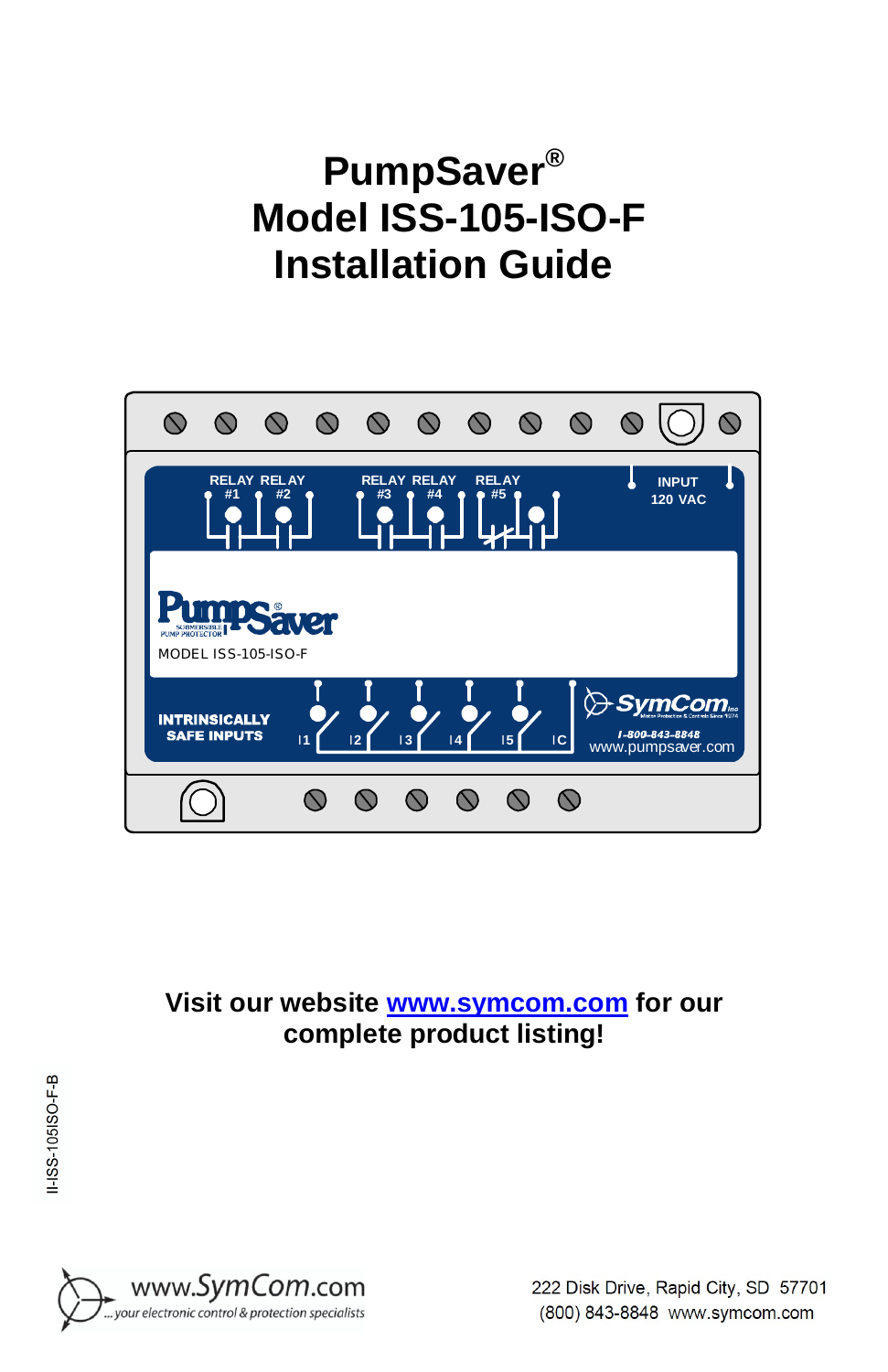**WARNING:** TO PREVENT IGNITION OF FLAMMABLE OR COMBUSTIBLE ATMOSPHERES, DISCONNECT POWER FROM SYSTEM PRIOR TO INSTALLATION OR SERVICE.

**CAUTION:** Installation must comply with all national, state, and local codes. Personnel trained in intrinsically safe systems should only perform installation of this equipment. Improper installation may result in serious injury or damage. Before proceeding with installation, read and understand these instructions completely. The ISS-105-ISO-F Isolated Switch is UL913 listed as an associated apparatus for interfacing between hazardous and non-hazardous areas. The ISS-105-ISO-F must be installed in a non-hazardous area. Follow SymCom's Control Drawing 105 on the last page of this bulletin for proper installation. All wiring connected to a hazardous location must be separated from all non-intrinsically safe wiring. Description of special wiring methods can be found in the National Electrical Code ANSI/NFPA 70, Article 504 Intrinsically Safe Systems. Check your state and local codes for additional requirements.

#### **INSTALLATION:**

- 1. Mount the ISS-105-ISO-F in a non-hazardous location on a DIN-rail, or by installing two #6-#8 screws into mounting holes provided.
- 2. Connect wiring per SymCom's Control Drawing 105. Follow all hazardous code requirements while installing wiring to switch input terminals.

#### **OPERATION:**

The ISS-105-ISO-F relay, powered by 120VAC, is an isolated switch suitable for applications with switch inputs in a hazardous location. In a powered state, the ISS-105-ISO-F will actuate each output relay within .75 second of the corresponding input switch closing/opening (dependent on positive/negative logic mode). Each red LED illuminates when the corresponding output relay is energized. Each green LED illuminates when the corresponding input is closed.

#### **CHANNEL INVERT:**

The inversion adjustment on the side of the product allows all channels to be positive or negative logic. Channels cannot be inverted independently.

Positive Logic:

Invert adjustment is fully counter clockwise; the relay will close when the corresponding input closes.

#### Negative Logic:

Invert adjustment is fully clockwise; the relay will close when the corresponding input opens.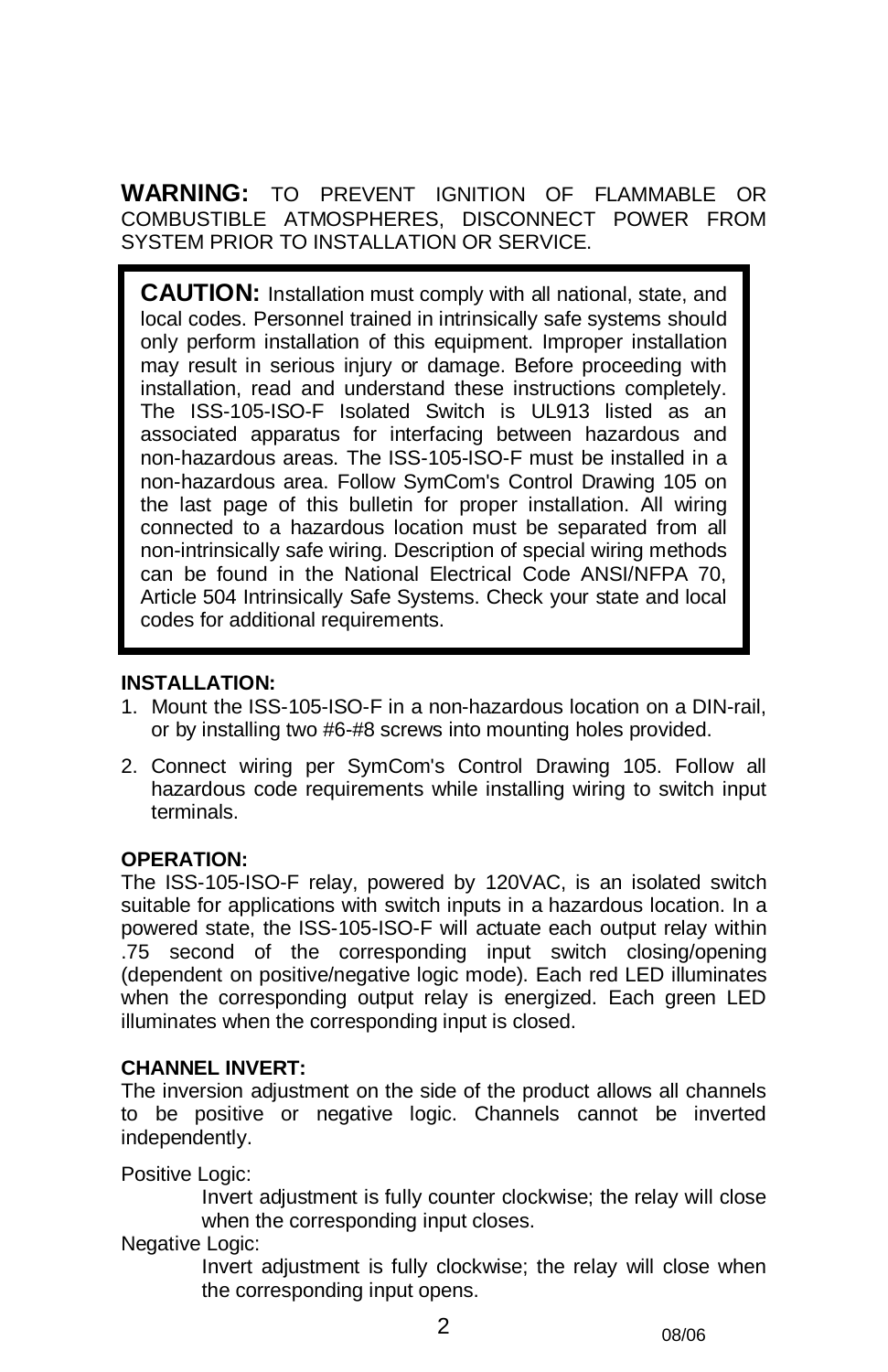| <b>ISS-105-ISO-F SPECIFICATIONS</b>                              |                                                |
|------------------------------------------------------------------|------------------------------------------------|
| <b>Control Voltage</b>                                           | 108-132VAC                                     |
| Frequency                                                        | 50/60 Hz                                       |
| <b>Power</b>                                                     | 4 Watts max.                                   |
| <b>Operating Temperature</b>                                     | -20 to $55^{\circ}$ C                          |
| <b>Terminals</b>                                                 |                                                |
| Wire AWG                                                         | 12-20 AWG                                      |
| Torque                                                           | 6 in.-lbs.                                     |
| <b>Relay Contacts</b>                                            |                                                |
|                                                                  | B 300 or 480VA @ 240VAC, Pilot Duty            |
|                                                                  | 240VAC, 7A max., General Purpose               |
| <b>Entity Parameters</b>                                         |                                                |
|                                                                  | $Voc = 16.8 V$                                 |
|                                                                  | $lsc = 1.2$ mA                                 |
|                                                                  | $La = 100mH$                                   |
|                                                                  | $Ca = 0.39uF$                                  |
|                                                                  | $Po = Voc * Isc$                               |
| Provides Intrinsically Safe Circuits in the Following Locations: |                                                |
|                                                                  | Class I, Divisions I & II, Groups A, B, C & D  |
|                                                                  | Class II, Divisions I & II, Groups E, F & G    |
|                                                                  | Class III                                      |
| <b>Standards Passed</b>                                          |                                                |
| Electrostatic Discharge (ESD)                                    | IEC 61000-4-2, Level 3, 6 kV contact, 8 kV air |
| Radio Frequency Immunity (RFI)                                   | IEC 61000-4-2, Level 3, 10V/m                  |
| <b>Fast Transients</b>                                           | IEC 61000-4-4, Level 3, 4 kV input power       |
|                                                                  | 2 kV inputs/outputs                            |

SymCom warrants its microcontroller-based products against defects in material or workmanship for a period of five (5) years from the date of manufacture. All other products manufactured by SymCom shall be warranted against defects in material and workmanship for a period of two (2) years from the date of manufacture. For complete information on warranty, liability, terms, returns, and cancellations, please refer to the SymCom Terms and Conditions of Sale document.